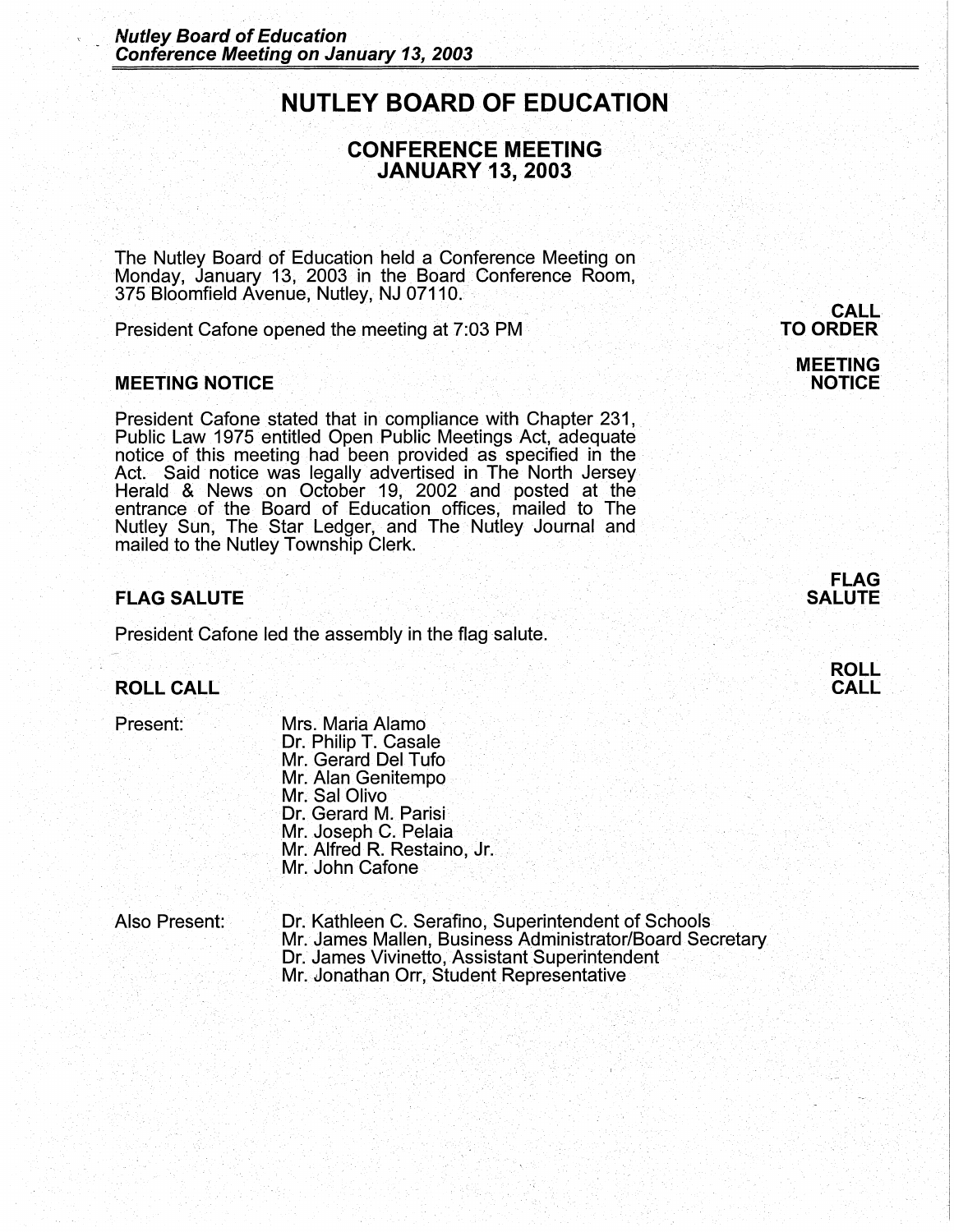President Cafone opened the meeting for discussion and asked trustees for their questions, comments and/or concerns.

# **ITEMS DISCUSSED**

**ITEMS DISCUSSED** 

## **1. Substance Abuse Policy**

Assistant Superintendent Vivinetto provided a brief summary of the process this Board pursued in approving its comprehensive Substance Abuse Policy. The process included a provision that a summary version of the policy be prepared and distributed to all middle and high school students.

The trustees offered their thoughts and suggestions on the distribution and dissemination of this important information. After extensive discussion., the trustees agreed that central administration would recommend several pro-active steps to distribute this policy to all parents and students.

#### 2. **Meeting Minutes**

The trustees reviewed the December meeting minutes and accepted the minutes as submitted.

#### 3. **Demographic Study**

Trustee Pelaia asked, and Supterintendent Serafino responded to. a question regarding the preparation of the most recent· demographic study.

#### 4. **Thank You Letter**

President Cafone acknowledged a letter sent to Senator Garry Furnari thanking him for the gift of \$3,600 to buy four new computers for the high school yearbook staff.

#### 5. **Regular Meeting Agenda** ·

The trustees reviewed the proposed resolutions prepared for the 1/27/03 Regular meeting agenda. After brief discussion, the trustees agreed to act upon them at the regular meeting.

#### **6. Bond Referendum**

President Cafone gave the full Board a summary of discussions at tonight's Facilities Committee Meeting. He then entertained tonight's Facilities Committee Meeting. thoughts, comments and opinions from all trustees on the decision to again seek voter approval on March 11, 2003. Extensive discussion ensued involving all Board members. In conclusion, the trustees concurred that the Board should not seek voter approval in a special bond referendum election on March 11, 2003 unless the . Board has the support of the Nutley Township Commissioners.